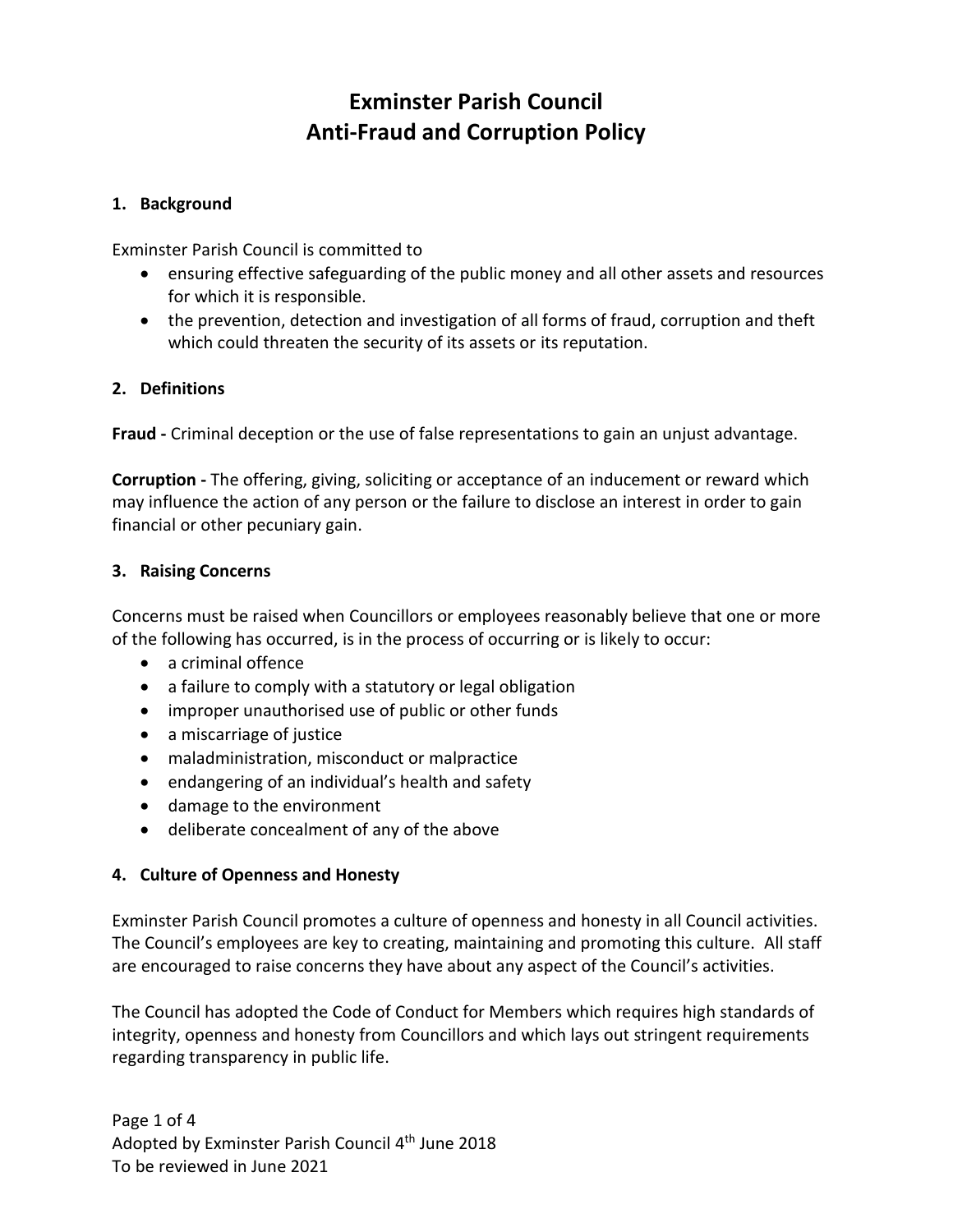#### **5. Prevention**

#### a) The role of Councillors as representatives

All members of the council have a duty to protect the Parish Council from all forms of abuse. This is undertaken through the procedures outlined in this policy and compliance with the Code of Conduct, the Council's Financial Regulations, Standing Orders and relevant legislation.

Members sign to the effect that they have read and understood the Code of Conduct when they take office. This includes the declaration and registration of interests.

The Council recognises that a key preventative measure in dealing with fraud and corruption is to take effective steps at the recruitment stage to establish, as far as possible, the honesty and integrity of potential employees, whether for permanent, temporary or casual posts.

#### b) The role of employees

Each employee is governed in their work by the Parish Council's Standing Orders, Financial Regulations and other relevant legislation.

In addition, employees are responsible for ensuring that they follow the instructions given to them by Council, particularly in relation to the safekeeping of the assets of the Council.

Employees are expected always to be aware of the possibility that fraud, corruption or theft may exist in the workplace and be able to share their concerns with their line manager or the Chairman or Vice Chairman of the Council as appropriate.

#### c) Conflicts of Interest

Both members and employees must ensure that they avoid situations where there is a potential for a conflict of interest. Such situations can arise with externalisation of services, tendering, planning and land issues, etc.

Effective role separation will ensure decisions made are clearly based upon impartial advice and avoid questions about improper disclosure of confidential information.

#### d) Role of Internal Audit

It is not the Internal Auditor's function to prevent fraud and irregularity, but the Internal Auditor plays a vital preventative role in trying to ensure that systems and procedures are in place to prevent and detect fraud and corruption.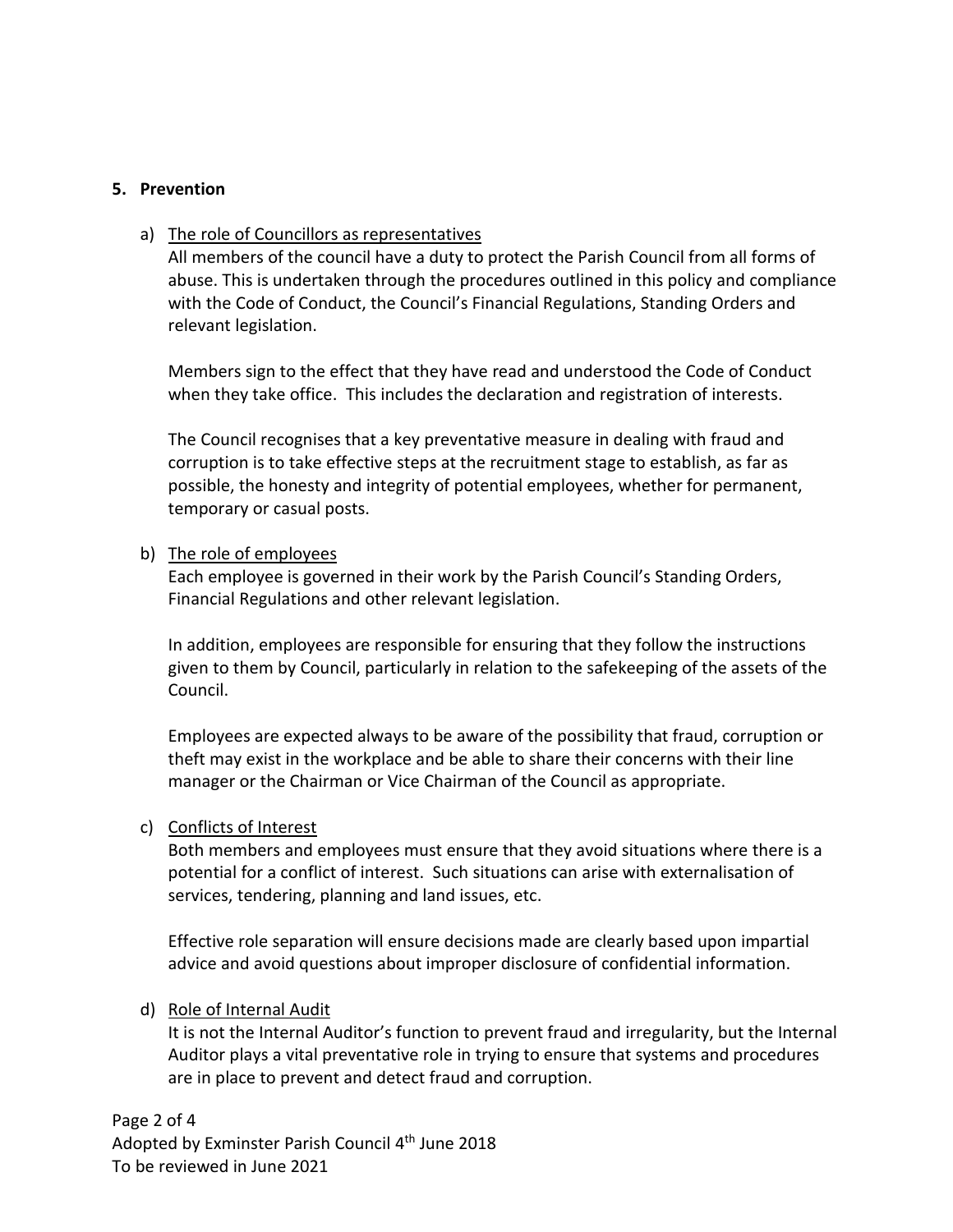## e) The Role of External Audit

Independent external audit is an essential safeguard in the stewardship of public money. This role is delivered through the carrying out of specific reviews that are designed to test (amongst other things) the adequacy of the council's financial systems, and arrangements for preventing and detecting fraud and corruption. It is not the external auditor's function to prevent fraud and irregularity, but the integrity of public funds is a matter of general concern. External auditors are always alert to the possibility of fraud and irregularity and will act without undue delay if grounds for suspicion come to their notice.

## f) Co-operation with Others

The Council is aware of the high degree of external scrutiny of its affairs by a variety of bodies such as the External Auditor, HM Customs & Excise and the Inland Revenue. These bodies are important in highlighting any areas where improvements can be made.

## **6. Deterrence**

Disciplinary action, theft, fraud and corruption are serious offences against the Council and employees will face disciplinary action if there is evidence that they have been involved in these activities.

Disciplinary action will be taken in addition to, or instead of, criminal proceedings, depending on the circumstances of each individual case, but in a consistent manner, after relevant consultation.

Councillors will face appropriate action under this Policy if they are found to have been involved in theft, fraud or corruption against the Council.

Action will be taken in addition to, or instead of, criminal proceedings, depending on the circumstances of each individual case, but in a consistent manner.

## **7. Detection and Investigation**

Internal Audit plays an important role in the detection of fraud and corruption.

In addition to Internal Audit, there are other controls in place to deter fraud and corruption, outlined in the Financial Risk Assessment. However, it is often the vigilance of Councillors, employees and members of the public that aids detection.

Investigations will apply to all the following:

- Fraud/corruption by Councillors
- Other fraud/corruption by Parish Council employees
- Fraud by contractors' employees

Page 3 of 4 Adopted by Exminster Parish Council 4<sup>th</sup> June 2018 To be reviewed in June 2021